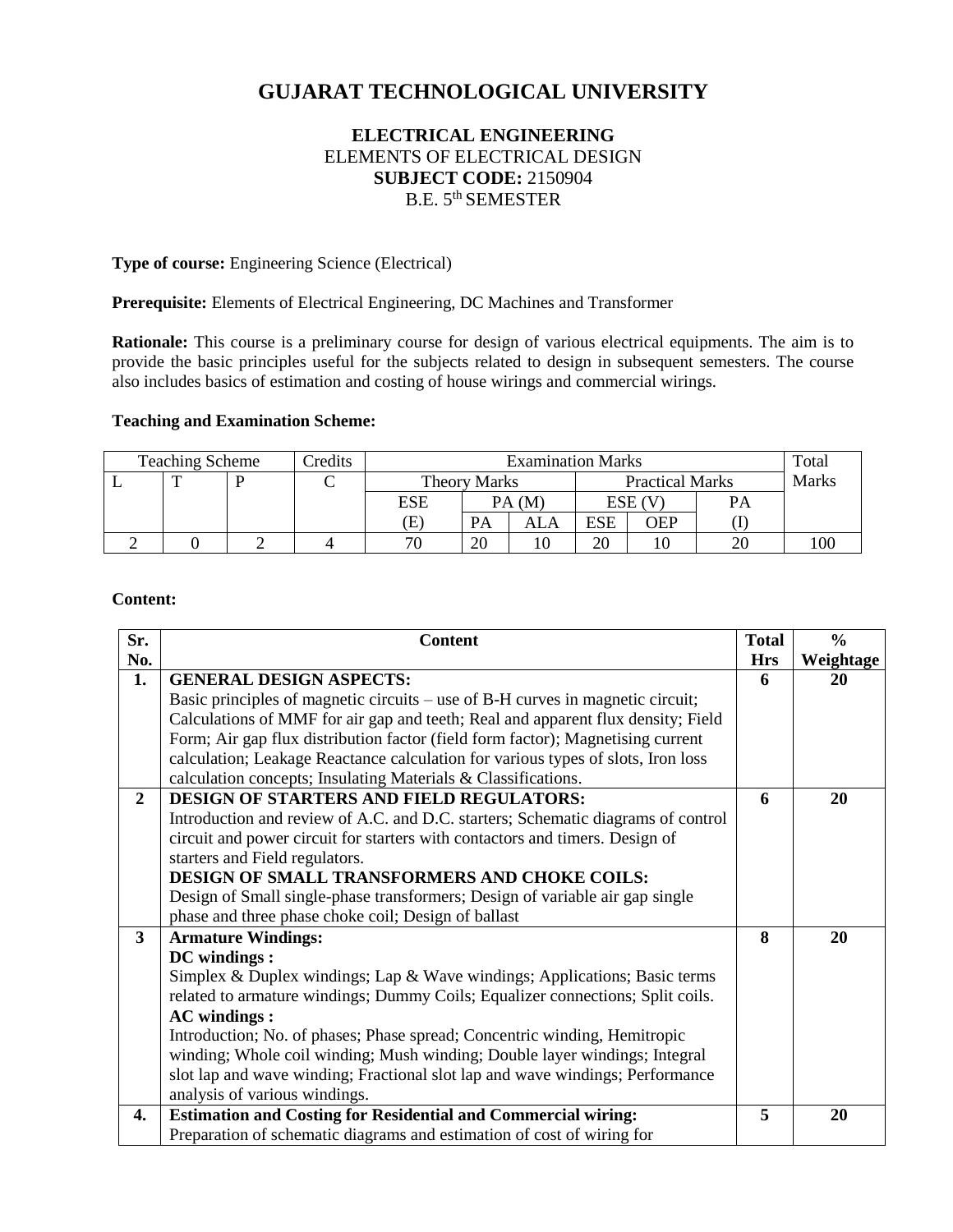| Tenaments, Row houses, Bungalows, Flats, Multi – Storied Buildings,<br>Commercial Complexes like Offices, Hospitals, Hotels, Theatres.                                                                       |    |
|--------------------------------------------------------------------------------------------------------------------------------------------------------------------------------------------------------------|----|
| Design consideration of Electrical Installation:<br>Types of load, Electrical Supply Systems, Wiring systems, Load Assessment,<br>Permissible voltage drops & Conductor size calculations, Design of Control | 20 |
| panel. Estimation and costing for service connections.                                                                                                                                                       |    |

**NOTE :** Minimum 30 to 40% weightage should be given to numerical problems in the theory exams.

## **Suggested Specification table with Marks (Theory):**

| <b>Distribution of Theory Marks</b> |       |         |         |         |                |  |  |
|-------------------------------------|-------|---------|---------|---------|----------------|--|--|
| Level                               | Level | A Level | N Level | E Level | $\Gamma$ Level |  |  |
| 20                                  | 20    | 30      |         |         | 10             |  |  |

# **Legends: R: Remembrance; U: Understanding; A: Application, N: Analyze and E: Evaluate C: Create and above Levels (Revised Bloom's Taxonomy)**

Note: This specification table shall be treated as a general guideline for students and teachers. The actual distribution of marks in the question paper may vary slightly from above table.

#### **Reference Books:**

- 1. A course in electrical machine Design A. K. Sawhney
- 2. Electrical Machine Design R. K. Agrawal
- 3. Design of Electrical Machine V. N. Mittle
- 4. Elements of Electrical Design J G Jamnani

# **Course Outcome:**

After learning the course the students should be able to:

- Explain the basic concepts related to design of electrical equipments.
- Design the starters, field regulators, small transformers and choke coils.
- Draw and explain the winding diagrams for AC and DC machines.
- Estimate the cost of wirings.

#### **List of Experiments: (This is a suggestive list only)**

During the laboratory hours, the design problems based on the syllabus should be assigned to the students. After carrying out the detailed design, drawing sketches and winding diagrams should be prepared by the students. Minimum five drawing sheets must be prepared and evaluated at the end of the term.

# **Major Equipment:**

Lab set ups of following machines

- (1) Cut section models of (a) Transformer (b) DC machine
- (2) Small transformers, starters, choke coils etc
- (3) Charts to explain various parts of machines

## **List of Open Source Software/learning website:**